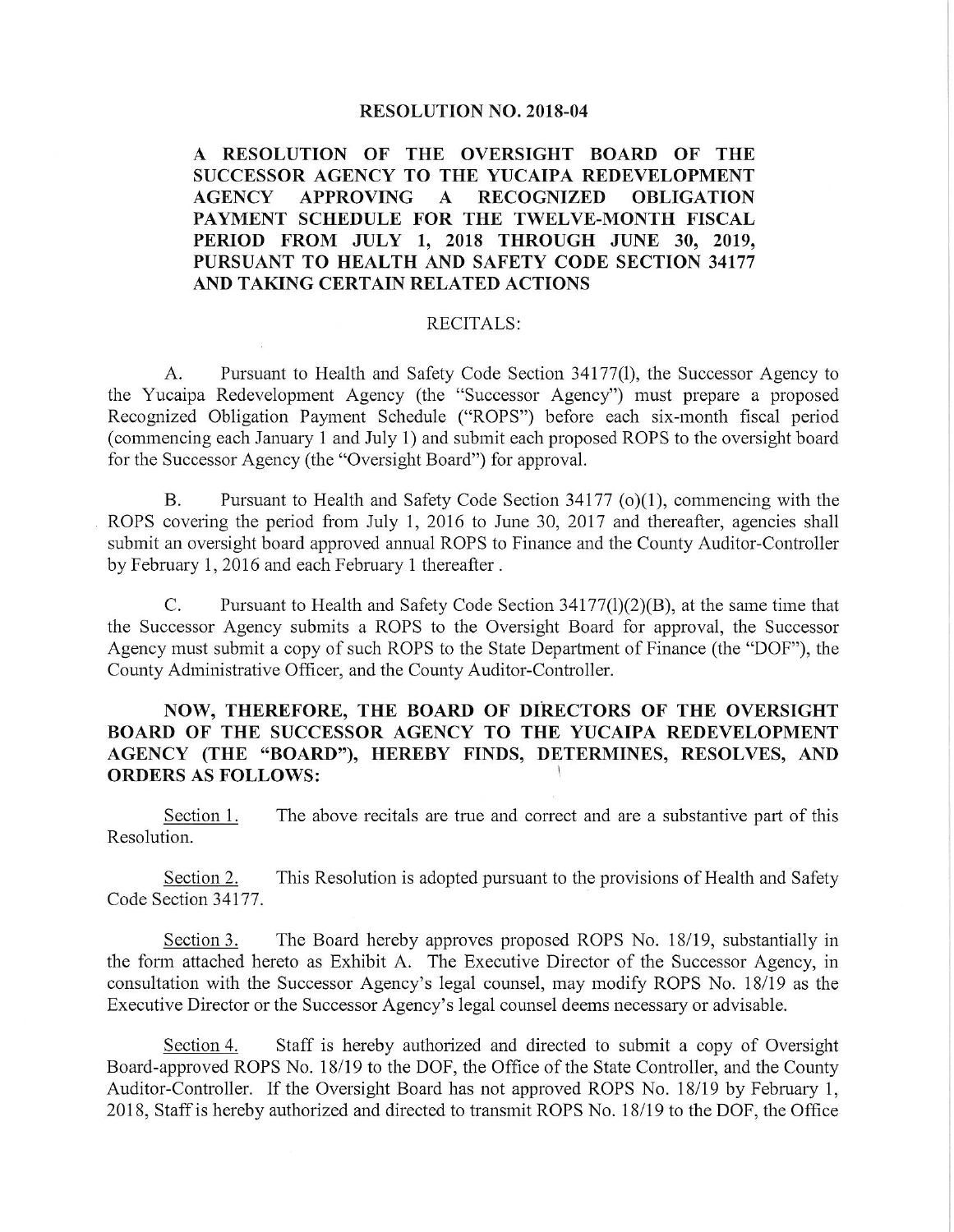of the State Controller, and the County Auditor-Controller by February 1, 2018, with a written notification regarding the status of the Oversight Board's review. Written notice and information regarding the action of the Oversight Board shall be provided to the DOF by electronic means and in a manner of DOF's choosing.

Section 5. Staff is hereby authorized and directed to post a copy of the Oversight Board-approved ROPS No. 18/19 on the Successor Agency's Internet website (being a page on the Internet website of the City of Yucaipa).

PASSED, APPROVED AND ADOPTED this 30<sup>th</sup> day of January, 2018.

DENISE WORK, CHAIRPERSON

ATTEST:

JENNIFER SHANKLAND, SECRETARY OVERSIGHT BOARD FOR THE SUCCESSOR AGENCY TO THE YUCAIPA REDEVELOPMENT AGENCY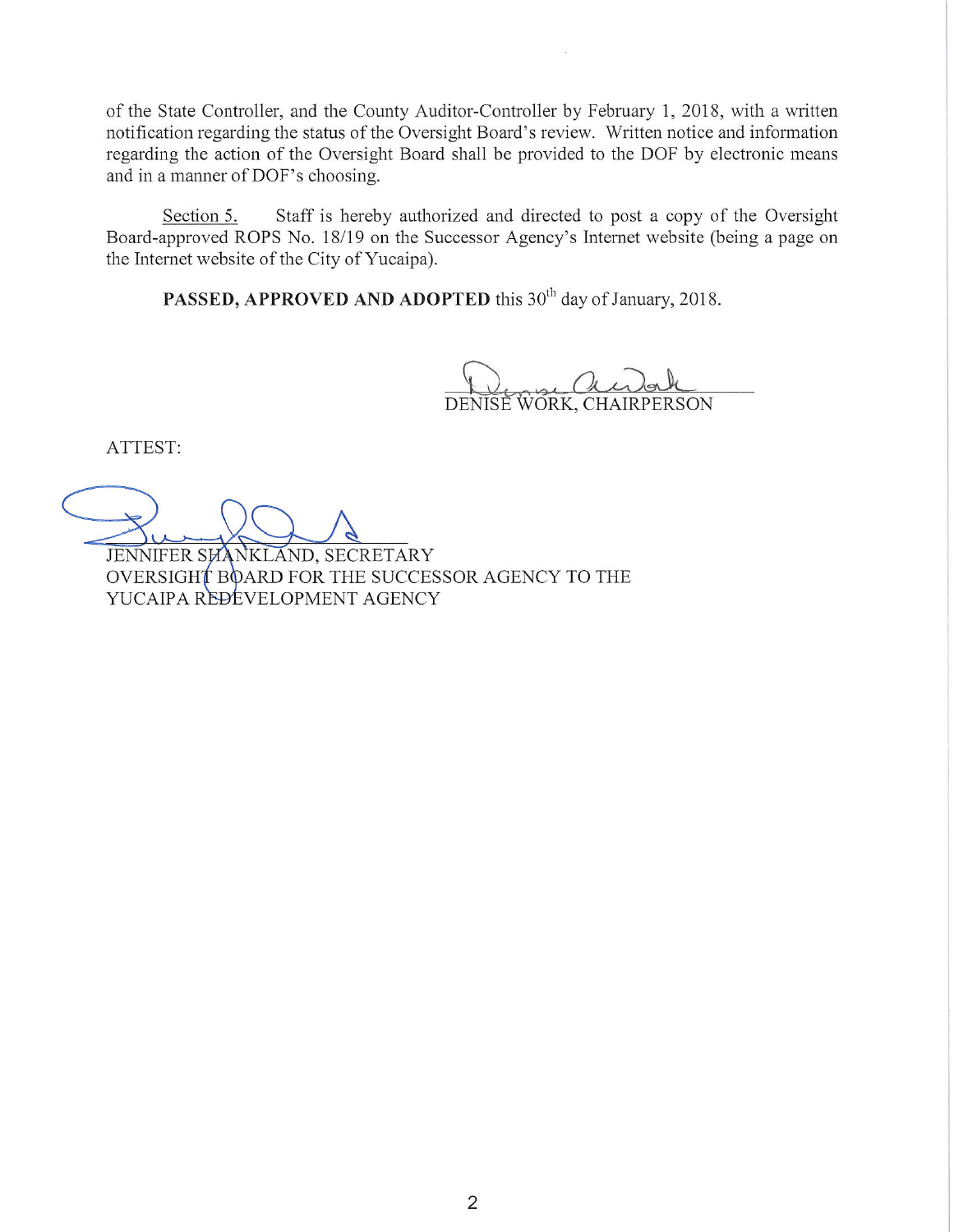## **EXHIBIT A**

### SUCCESSOR AGENCY TO THE YUCAIPA REDEVELOPMENT AGENCY RECOGNIZED OBLIGATION PAYMENT SCHEDULE (July 1, 2018 through June 30, 2019)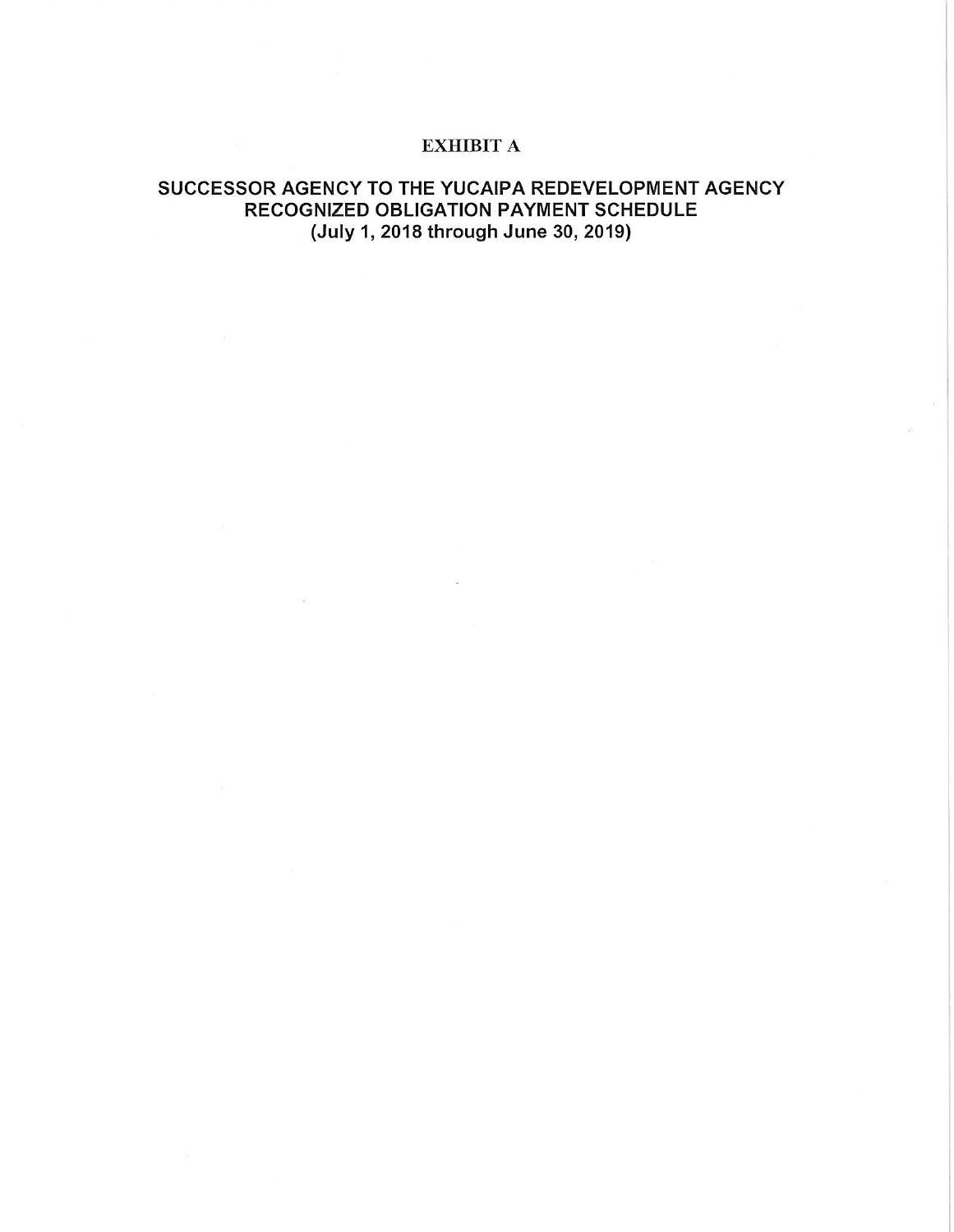| <b>18-19B Total</b><br>(January - June) | ROPS 18-19 Total |
|-----------------------------------------|------------------|
|                                         | \$               |
|                                         |                  |
|                                         |                  |
|                                         |                  |
| 376,791                                 | \$<br>926,581    |
| 269,569                                 | 712,137          |
| 107,222                                 | 214,444          |
| 376,791                                 | \$<br>926,581    |

| Certification of Oversight Board Chairman:<br>Pursuant to Section 34177 (o) of the Health and Safety code, I hereby<br>certify that the above is a true and accurate Recognized Obligation<br>Payment Schedule for the above named successor agency. | Name      | Title |
|------------------------------------------------------------------------------------------------------------------------------------------------------------------------------------------------------------------------------------------------------|-----------|-------|
|                                                                                                                                                                                                                                                      | /s/       |       |
|                                                                                                                                                                                                                                                      | Signature | Date  |

| <b>Successor Agency:</b><br>County: |                             | Yucaipa                                                                    |                                   |                                  |        |                  |
|-------------------------------------|-----------------------------|----------------------------------------------------------------------------|-----------------------------------|----------------------------------|--------|------------------|
|                                     |                             | San Bernardino                                                             |                                   |                                  |        |                  |
|                                     |                             | Current Period Requested Funding for Enforceable Obligations (ROPS Detail) | 18-19A Total<br>(July - December) | 18-19B Total<br>(January - June) |        | ROPS 18-19 Total |
| A                                   |                             | Enforceable Obligations Funded as Follows (B+C+D):                         | - \$                              |                                  | $-$ \$ |                  |
| B                                   | <b>Bond Proceeds</b>        |                                                                            |                                   |                                  |        |                  |
| С                                   | Reserve Balance             |                                                                            | $\overline{\phantom{0}}$          | $\overline{a}$                   |        |                  |
| D                                   | Other Funds                 |                                                                            | $\overline{\phantom{0}}$          | $\overline{a}$                   |        |                  |
| Е                                   |                             | Redevelopment Property Tax Trust Fund (RPTTF) (F+G):                       | 549,790 \$                        | 376,791 \$                       |        | 926,581          |
| F                                   | <b>RPTTF</b>                |                                                                            | 442,568                           | 269,569                          |        | 712,137          |
| G                                   | <b>Administrative RPTTF</b> |                                                                            | 107,222                           | 107,222                          |        | 214,444          |
| н                                   |                             | <b>Current Period Enforceable Obligations (A+E):</b>                       | 549,790 \$                        | 376,791 \$                       |        | 926,581          |

### **Recognized Obligation Payment Schedule (ROPS 18-19) - Summary**

Filed for the July 1, 2018 through June 30, 2019 Period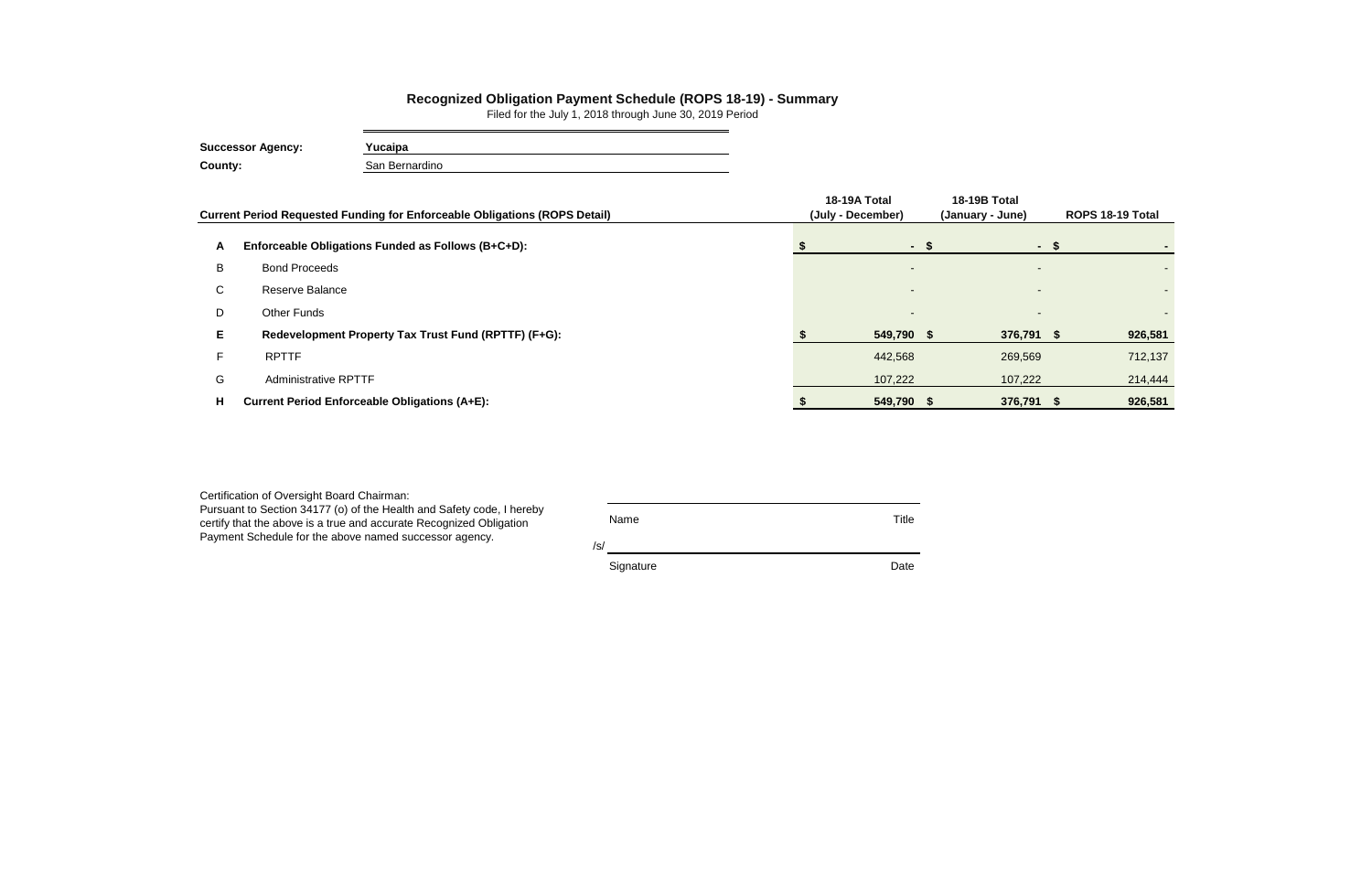|                                                                                                                 | Yucaipa Recognized Obligation Payment Schedule (ROPS 18-19) - ROPS Detail                         |                                                        |                        |                         |                          |                                                                                    |                               |                                 |                                  |                                   |              |                               |             |                                 |                         |                  |   |                               |             |                     |                        |                               |
|-----------------------------------------------------------------------------------------------------------------|---------------------------------------------------------------------------------------------------|--------------------------------------------------------|------------------------|-------------------------|--------------------------|------------------------------------------------------------------------------------|-------------------------------|---------------------------------|----------------------------------|-----------------------------------|--------------|-------------------------------|-------------|---------------------------------|-------------------------|------------------|---|-------------------------------|-------------|---------------------|------------------------|-------------------------------|
| July 1, 2018 through June 30, 2019                                                                              |                                                                                                   |                                                        |                        |                         |                          |                                                                                    |                               |                                 |                                  |                                   |              |                               |             |                                 |                         |                  |   |                               |             |                     |                        |                               |
|                                                                                                                 |                                                                                                   |                                                        |                        |                         |                          |                                                                                    |                               |                                 |                                  | (Report Amounts in Whole Dollars) |              |                               |             |                                 |                         |                  |   |                               |             |                     |                        |                               |
| $\mathsf{A}$                                                                                                    | $\mathbf{B}$                                                                                      | $\mathbf c$                                            | D                      |                         | E                        | G                                                                                  | H                             |                                 | J                                | к                                 | $\mathbf{L}$ | M                             |             |                                 | $\mathbf Q$             |                  | R |                               |             |                     | $\mathbf v$            | W                             |
|                                                                                                                 |                                                                                                   |                                                        |                        |                         |                          |                                                                                    |                               |                                 |                                  |                                   |              |                               |             |                                 |                         |                  |   |                               |             |                     |                        |                               |
|                                                                                                                 | 18-19A (July - December)<br>18-19B (January - June)<br><b>Fund Sources</b><br><b>Fund Sources</b> |                                                        |                        |                         |                          |                                                                                    |                               |                                 |                                  |                                   |              |                               |             |                                 |                         |                  |   |                               |             |                     |                        |                               |
|                                                                                                                 |                                                                                                   |                                                        | Contract/Agreement     | Contract/Agreement      |                          |                                                                                    |                               | <b>Total Outstanding</b>        |                                  | ROPS 18-19                        |              |                               |             |                                 | 18-19A                  |                  |   |                               |             |                     |                        | 18-19B                        |
| Item#                                                                                                           | Project Name/Debt Obligation                                                                      | Obligation Type                                        | <b>Execution Date</b>  | <b>Termination Date</b> | Payee                    | <b>Description/Project Scope</b>                                                   | Project Area                  | Debt or Obligation<br>7,692,445 | Retired                          | <b>Total</b><br>926,581           |              | Bond Proceeds Reserve Balance | Other Funds | RPTTF<br>Admin RPTTF<br>442,568 | <b>Total</b><br>107,222 | 549,790          |   | Bond Proceeds Reserve Balance | Other Funds | RPTTF<br>269,569 \$ | Admin RPTTF<br>107,222 | Total<br>376,791              |
|                                                                                                                 | 44 1998 Tax Allocation Bonds<br>45 2004 Tax Allocation Bonds                                      | Bonds Issued On or Before<br>Bonds Issued On or Before | 4/27/1998<br>9/13/2004 | 9/1/2028<br>9/1/2034    | Union Bank<br>Union Bank | Bonds issue to fund non-housing<br>Bonds issue to fund non-housing                 | All Areas<br>All Areas        | 370,00                          | $N$ \$<br>N                      | 40,865<br>129,902                 |              |                               |             | 30,432<br>89,951                |                         | 30,432<br>89,951 |   |                               |             | 10,433<br>39,951    |                        | $\frac{10,433}{39,951}$       |
|                                                                                                                 | 46 2010 Tax Allocation Bonds                                                                      | 12/31/10<br>Bonds Issued On or Before                  | 10/11/2010             | 9/1/2040                | <b>Union Bank</b>        | roiects<br>Bonds issue to fund non-housing                                         | All Areas                     | 5,315,00                        | N                                | 383,370                           |              |                               |             | 244,185                         |                         | 244,185          |   |                               |             | 139,185             |                        | 139,185                       |
|                                                                                                                 | 47 TAB Trustee Services                                                                           | 12/31/10<br>Fees                                       | 4/27/1998              | 9/1/2040                | Union Bank               | roiects<br><b>TAB Trustee Services</b>                                             | All Areas                     | 3,000                           | N                                | 3,000                             |              |                               |             | 3,000                           |                         | 3,000            |   |                               |             |                     |                        |                               |
|                                                                                                                 | 48 Professional Services<br>49 Agency Counsel                                                     | Fees<br>Admin Costs                                    | /2/2010<br>6/29/2006   | 6/30/2019<br>6/30/2019  | <b>Nilldan Financial</b> | <b>Bond Disclosure Services</b><br>Richards Watson Gershon Agency Counsel - Admin  | All Areas<br>All Areas        | 5,000<br>13,000                 | N<br>N                           | 5.000<br>13,000                   |              |                               |             |                                 | 6,500                   | 6,500            |   |                               |             | 5,000               | 6,500                  | 5,000<br>6,500                |
|                                                                                                                 | 57 Loan repayments pursuant to HSC<br>section 34191.4 (b)                                         | City/County Loan (Prior<br>06/28/11), Cash exchange    | 1/1/2013               | 12/31/2018              | City of Yucaipa          | Repayment of Loans to City                                                         | All Areas                     |                                 | Y                                |                                   |              |                               |             |                                 |                         |                  |   |                               |             |                     |                        |                               |
|                                                                                                                 | 60 Yucaipa Housing Authority<br>62 Employee Costs                                                 | <b>Housing Entity Admin Cost</b><br><b>Admin Costs</b> | 7/1/2014<br>6/22/1992  | 7/1/2018<br>6/30/2019   | mployees of Agency       | ucaipa Housing Authority   Housing Entity Admin Allowance<br>Payroll for employees | <b>All Areas</b><br>All Areas | 89,38                           | N<br>N                           | 89,388                            |              |                               |             |                                 | 44,694                  | 44,694           |   |                               |             |                     | 44,694                 | 44,694                        |
|                                                                                                                 | 63 Employee Costs                                                                                 | Admin Costs                                            | 6/22/1992              | 6/30/2019               | City of Yucaipa          | Overhead Allocation                                                                | All Areas                     | 112,056                         | N                                | 112,056                           |              |                               |             |                                 | 56,028                  | 56,028           |   |                               |             |                     | 56,028                 | 56,028                        |
| 65                                                                                                              | 64 Yucaipa Housing Authority                                                                      | Housing Entity Admin Cost                              | 7/1/2014               | 6/30/2019               |                          | Yucaipa Housing Authority Housing Entity Admin Allowance                           | All Areas                     | 150,000                         | N <sub>\$</sub><br>$N$ \$        | 150,000                           |              |                               |             | 75,000                          |                         | 75,000           |   |                               |             | 75,000              |                        | 75,000                        |
| 66<br>67                                                                                                        |                                                                                                   |                                                        |                        |                         |                          |                                                                                    |                               |                                 | $N$ $S$<br>$N$ $\sqrt{S}$        |                                   |              |                               |             |                                 |                         |                  |   |                               |             |                     |                        |                               |
| 68<br>69                                                                                                        |                                                                                                   |                                                        |                        |                         |                          |                                                                                    |                               |                                 | $N$ $\sqrt{S}$<br>$N$ \$         |                                   |              |                               |             |                                 |                         |                  |   |                               |             |                     |                        | $\mathbf{s}$<br>$\mathcal{S}$ |
| $\overline{7}$                                                                                                  |                                                                                                   |                                                        |                        |                         |                          |                                                                                    |                               |                                 | $N$ $S$<br>$N$ $\sqrt{s}$        |                                   |              |                               |             |                                 |                         |                  |   |                               |             |                     |                        |                               |
| 72                                                                                                              |                                                                                                   |                                                        |                        |                         |                          |                                                                                    |                               |                                 | $N$ $S$                          |                                   |              |                               |             |                                 |                         |                  |   |                               |             |                     |                        | $\mathsf{S}$                  |
| 74                                                                                                              |                                                                                                   |                                                        |                        |                         |                          |                                                                                    |                               |                                 | $N$ \$                           |                                   |              |                               |             |                                 |                         |                  |   |                               |             |                     |                        | <b>S</b><br>- \$              |
| 7!                                                                                                              |                                                                                                   |                                                        |                        |                         |                          |                                                                                    |                               |                                 | $N$ $\sqrt{S}$                   |                                   |              |                               |             |                                 |                         |                  |   |                               |             |                     |                        |                               |
| - 78                                                                                                            |                                                                                                   |                                                        |                        |                         |                          |                                                                                    |                               |                                 | $N$ \$<br>$N$ \$                 |                                   |              |                               |             |                                 |                         |                  |   |                               |             |                     |                        | $\mathcal{L}$                 |
| 7 <sup>7</sup>                                                                                                  |                                                                                                   |                                                        |                        |                         |                          |                                                                                    |                               |                                 | $N$ $S$                          |                                   |              |                               |             |                                 |                         |                  |   |                               |             |                     |                        |                               |
| 80<br>81                                                                                                        |                                                                                                   |                                                        |                        |                         |                          |                                                                                    |                               |                                 | $N$ $\sqrt{S}$<br>$N$ \$         |                                   |              |                               |             |                                 |                         |                  |   |                               |             |                     |                        | $\sim$                        |
| 82<br>83                                                                                                        |                                                                                                   |                                                        |                        |                         |                          |                                                                                    |                               |                                 | $N$ \$<br>$N$ \$                 |                                   |              |                               |             |                                 |                         |                  |   |                               |             |                     |                        | IS.<br>S.                     |
| 84<br>85                                                                                                        |                                                                                                   |                                                        |                        |                         |                          |                                                                                    |                               |                                 | $N$ $\sqrt{S}$<br>$N$ $S$        |                                   |              |                               |             |                                 |                         |                  |   |                               |             |                     |                        | IS.<br>$\mathbb{R}$           |
| 86<br>87                                                                                                        |                                                                                                   |                                                        |                        |                         |                          |                                                                                    |                               |                                 | $N$ $S$<br>$N$ \$                |                                   |              |                               |             |                                 |                         |                  |   |                               |             |                     |                        |                               |
| 88                                                                                                              |                                                                                                   |                                                        |                        |                         |                          |                                                                                    |                               |                                 | $N$ $\sqrt{S}$                   |                                   |              |                               |             |                                 |                         |                  |   |                               |             |                     |                        | IS.                           |
| R <sup>0</sup><br>$-90$                                                                                         |                                                                                                   |                                                        |                        |                         |                          |                                                                                    |                               |                                 | $N$ \$<br>$N$ $S$                |                                   |              |                               |             |                                 |                         |                  |   |                               |             |                     |                        | $\mathbb{R}$<br>$\mathsf{S}$  |
| 91<br>92                                                                                                        |                                                                                                   |                                                        |                        |                         |                          |                                                                                    |                               |                                 | $N$ \$<br>$N$ $\sqrt{S}$         |                                   |              |                               |             |                                 |                         |                  |   |                               |             |                     |                        | <b>S</b><br><b>S</b>          |
| 93<br>94                                                                                                        |                                                                                                   |                                                        |                        |                         |                          |                                                                                    |                               |                                 | $N$ $S$<br>$N$ $S$               |                                   |              |                               |             |                                 |                         |                  |   |                               |             |                     |                        | $\mathbb{R}$<br>$\mathbb{R}$  |
| 95                                                                                                              |                                                                                                   |                                                        |                        |                         |                          |                                                                                    |                               |                                 | $N$ $S$                          |                                   |              |                               |             |                                 |                         |                  |   |                               |             |                     |                        |                               |
| 96<br>97                                                                                                        |                                                                                                   |                                                        |                        |                         |                          |                                                                                    |                               |                                 | N <sub>S</sub><br>$N$ $\sqrt{S}$ |                                   |              |                               |             |                                 |                         |                  |   |                               |             |                     |                        | - S<br>IS.                    |
| $\alpha$                                                                                                        |                                                                                                   |                                                        |                        |                         |                          |                                                                                    |                               |                                 | $N$ $S$<br>$N$ $S$               |                                   |              |                               |             |                                 |                         |                  |   |                               |             |                     |                        | $\mathsf{S}$<br>-SS           |
| 100<br>101                                                                                                      |                                                                                                   |                                                        |                        |                         |                          |                                                                                    |                               |                                 | $N$ $\sqrt{S}$<br>$N$ $\sqrt{S}$ |                                   |              |                               |             |                                 |                         |                  |   |                               |             |                     |                        | - \$<br>$\mathsf{S}$          |
| 102<br>103                                                                                                      |                                                                                                   |                                                        |                        |                         |                          |                                                                                    |                               |                                 | $N$ $\sqrt{s}$<br>$N$ \$         |                                   |              |                               |             |                                 |                         |                  |   |                               |             |                     |                        |                               |
| 104                                                                                                             |                                                                                                   |                                                        |                        |                         |                          |                                                                                    |                               |                                 | N <sub>S</sub>                   |                                   |              |                               |             |                                 |                         |                  |   |                               |             |                     |                        |                               |
| $\begin{array}{r}\n105 \\ \hline\n106 \\ \hline\n107\n\end{array}$                                              |                                                                                                   |                                                        |                        |                         |                          |                                                                                    |                               |                                 | $N$ \$<br>$N$ \$                 |                                   |              |                               |             |                                 |                         |                  |   |                               |             |                     |                        | $\sqrt{S}$<br>$\mathsf{S}$    |
| 108                                                                                                             |                                                                                                   |                                                        |                        |                         |                          |                                                                                    |                               |                                 | $N$ $\sqrt{S}$<br>$N$ $\sqrt{S}$ |                                   |              |                               |             |                                 |                         |                  |   |                               |             |                     |                        |                               |
| 109                                                                                                             |                                                                                                   |                                                        |                        |                         |                          |                                                                                    |                               |                                 | $N$ \$<br>$N$ \$                 |                                   |              |                               |             |                                 |                         |                  |   |                               |             |                     |                        | IS.<br>$\mathsf{S}$           |
| $\begin{array}{r} 110 \\ \underline{111} \\ 112 \end{array}$                                                    |                                                                                                   |                                                        |                        |                         |                          |                                                                                    |                               |                                 | $N$ \$                           |                                   |              |                               |             |                                 |                         |                  |   |                               |             |                     |                        | IS.                           |
| 113                                                                                                             |                                                                                                   |                                                        |                        |                         |                          |                                                                                    |                               |                                 | $N$ \$<br>$N$ \$                 |                                   |              |                               |             |                                 |                         |                  |   |                               |             |                     |                        | - 56<br>IS.                   |
| 114<br>$\frac{115}{116}$                                                                                        |                                                                                                   |                                                        |                        |                         |                          |                                                                                    |                               |                                 | $N$ \$<br>$N$ \$                 |                                   |              |                               |             |                                 |                         |                  |   |                               |             |                     |                        | $\sqrt{S}$<br>$\sqrt{s}$      |
| 117                                                                                                             |                                                                                                   |                                                        |                        |                         |                          |                                                                                    |                               |                                 | $N$ $\sqrt{S}$<br>$N$ \$         |                                   |              |                               |             |                                 |                         |                  |   |                               |             |                     |                        | $\mathbb{R}$                  |
| $\frac{118}{119}$                                                                                               |                                                                                                   |                                                        |                        |                         |                          |                                                                                    |                               |                                 | $N$ $\sqrt{S}$                   |                                   |              |                               |             |                                 |                         |                  |   |                               |             |                     |                        | $\mathbf{s}$                  |
| $\frac{120}{121}$                                                                                               |                                                                                                   |                                                        |                        |                         |                          |                                                                                    |                               |                                 | $N$ \$<br>$N$ $\sqrt{S}$         |                                   |              |                               |             |                                 |                         |                  |   |                               |             |                     |                        | $\mathsf{S}$<br>IS.           |
| 122                                                                                                             |                                                                                                   |                                                        |                        |                         |                          |                                                                                    |                               |                                 | N \$<br>$N$ \$                   |                                   |              |                               |             |                                 |                         |                  |   |                               |             |                     |                        | $\mathsf{S}$                  |
| $\begin{array}{r} \hline 123 \\ 124 \\ 125 \end{array}$                                                         |                                                                                                   |                                                        |                        |                         |                          |                                                                                    |                               |                                 | $N$ \$<br><b>N</b> \$            |                                   |              |                               |             |                                 |                         |                  |   |                               |             |                     |                        | $\sqrt{3}$<br><b>S</b>        |
|                                                                                                                 |                                                                                                   |                                                        |                        |                         |                          |                                                                                    |                               |                                 | $N$ \$<br>$N$ $S$                |                                   |              |                               |             |                                 |                         |                  |   |                               |             |                     |                        | IS.<br>$\mathsf{S}$           |
| $\frac{126}{127}$                                                                                               |                                                                                                   |                                                        |                        |                         |                          |                                                                                    |                               |                                 | $N$ \$                           |                                   |              |                               |             |                                 |                         |                  |   |                               |             |                     |                        | $\sqrt{s}$                    |
| $\frac{128}{129}$                                                                                               |                                                                                                   |                                                        |                        |                         |                          |                                                                                    |                               |                                 | $N$ \$<br>$N$ $\sqrt{S}$         |                                   |              |                               |             |                                 |                         |                  |   |                               |             |                     |                        | $\mathcal{S}$                 |
| $\begin{array}{r}\n 130 \\  \hline\n 131 \\  \underline{132} \\  133 \\  \underline{133} \\  134\n \end{array}$ |                                                                                                   |                                                        |                        |                         |                          |                                                                                    |                               |                                 | $N$ $\sqrt{S}$<br>$N$ \$         |                                   |              |                               |             |                                 |                         |                  |   |                               |             |                     |                        | $\mathbb{R}$                  |
|                                                                                                                 |                                                                                                   |                                                        |                        |                         |                          |                                                                                    |                               |                                 | N <sub>\$</sub><br>N \$          |                                   |              |                               |             |                                 |                         |                  |   |                               |             |                     |                        | <b>S</b>                      |
|                                                                                                                 |                                                                                                   |                                                        |                        |                         |                          |                                                                                    |                               |                                 | $N$ \$                           |                                   |              |                               |             |                                 |                         |                  |   |                               |             |                     |                        | IS .<br>IS.                   |